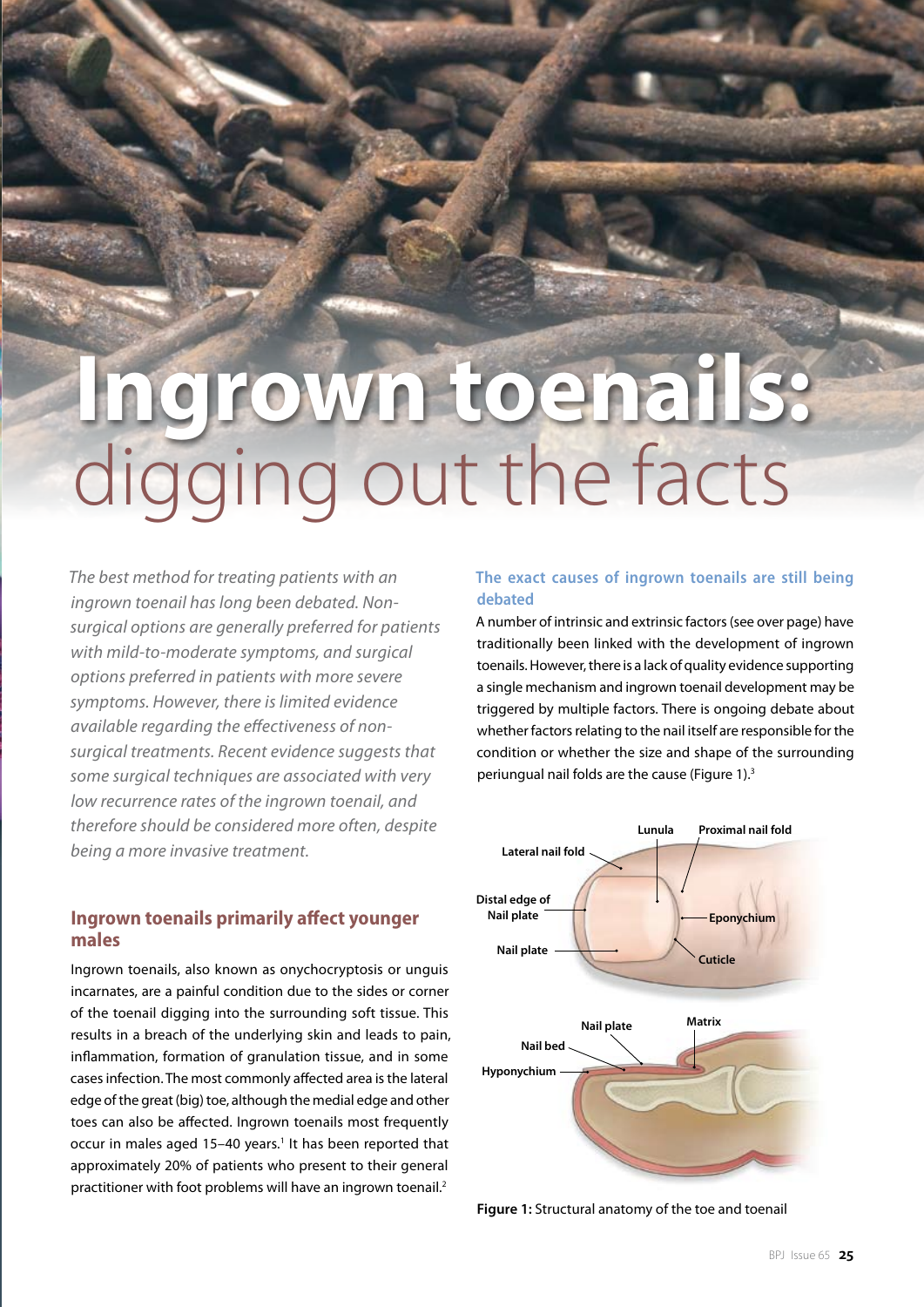Factors traditionally associated with the development of ingrown toenails, and supported by varying degrees of evidence, include:<sup>2,4</sup>

- $\blacksquare$  Inappropriate nail trimming which can cause the corner of the nail to dig in to the surrounding skin (see: "Toenail cutting –advice for patients", see opposite)
- **Tight or narrow footwear which can compress the toes** and result in changes in the shape of the toenail
- **Hyperhidrosis and poor foot hygiene**
- **Onychomycosis (fungal nail infection)**
- A family history of ingrown toenails
- **Repetitive trauma, e.g. running, kicking or stubbing of** the toe
- **Abnormally shaped nail plates or nail folds**
- Diabetes and obesity
- **Thyroid, cardiac and renal disorders**
- Some medicines, e.g. retinoids, oral antifungals, ciclosporin and docetaxel (an IV chemotherapy medicine)

# **Treatment of ingrown toenails includes non-surgical and surgical options**

Patients with an ingrown toenail most frequently present with pain, redness and swelling, the severity of which depends on the stage of the ingrown toenail (Table 1) and whether any infection is present. Although clinical staging of an ingrown toenail is not always necessary, being aware of the different stages can help in selecting the most appropriate treatment.

Diagnostic tests are not usually required, but if a particular cause is suspected appropriate tests can be ordered, e.g. nail clippings and scrapings of subungual debris for fungal culture and microscopy.

When deciding on the most appropriate treatment method to manage a patient with an ingrown toenail a number of factors need to be taken into consideration, including:

- The severity of the pain and inflammation and if infection is present
- Whether the patient has previously presented with an ingrown toenail

#### **Table 1:** Stages of ingrown toenails (adapted from DermNet NZ, 2013)4

| <b>Stage</b>   | <b>Clinical features</b>                                                                                                                                                                                    |
|----------------|-------------------------------------------------------------------------------------------------------------------------------------------------------------------------------------------------------------|
| One (mild)     | Erythema, mild oedema and pain (especially when<br>pressure is applied to the lateral nail fold) with no pus or<br>drainage                                                                                 |
| Two (moderate) | Increased erythema, oedema and pain which may be<br>associated with white or yellow coloured pus or drainage<br>from the area. Lateral nail-fold hypertrophy becomes<br>apparent.                           |
| Three (severe) | Further increase in erythema, oedema and pain with<br>formation of granulation tissue which can add to pus<br>formation and more significant infection. Lateral nail-fold<br>hypertrophy is more prominent. |

Images kindly supplied by Dr Daniel Poratt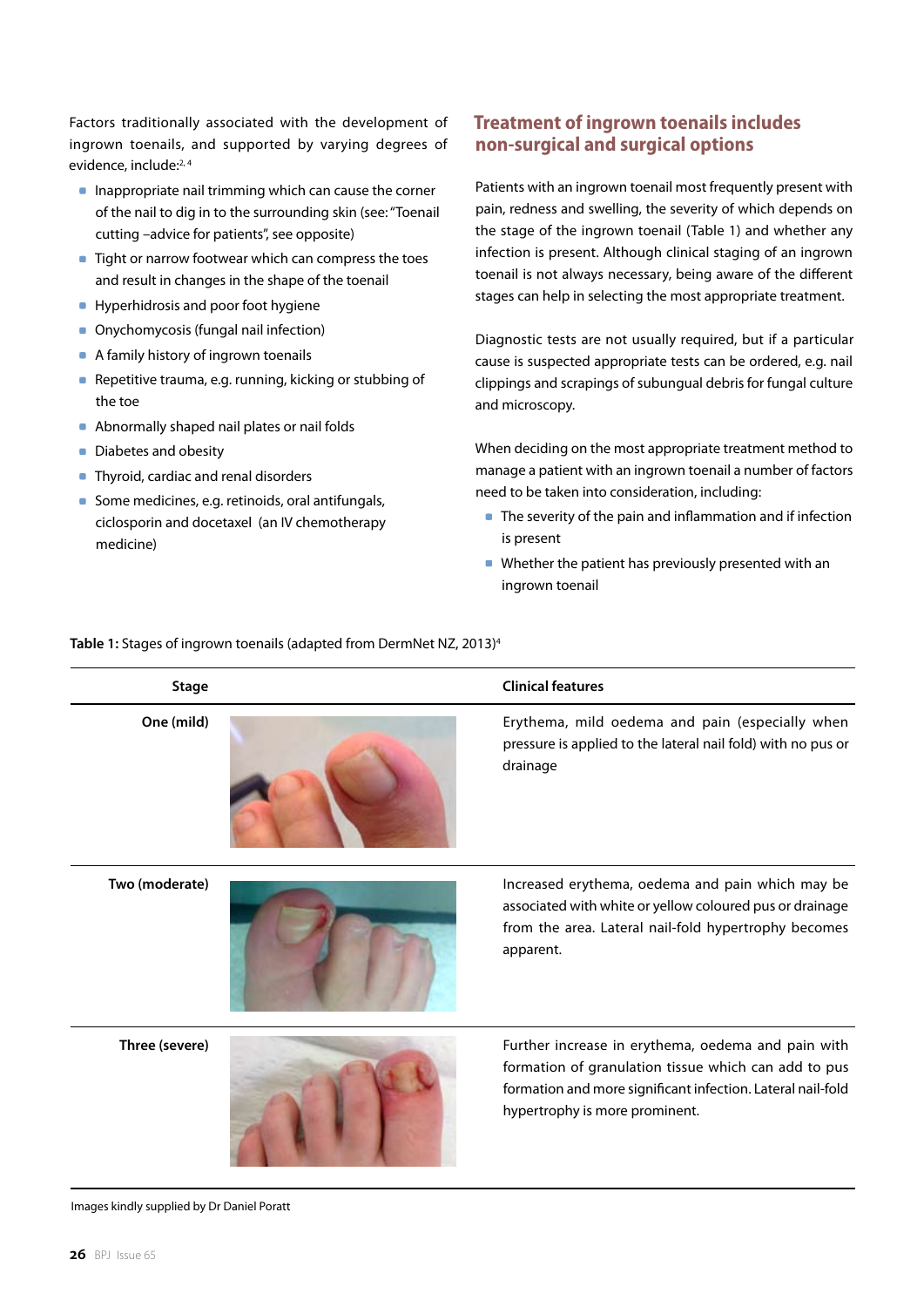- What treatments have been previously tried and if the treatment was successful
- **Patient preference and co-morbidities, e.g. some people** may not like the cosmetic results of surgical options and people with certain co-morbidities, e.g. diabetes, may not be candidates for some surgical treatments

In general, conservative treatments can be trialled in patients with a first presentation of an ingrown toenail with mild symptoms, in those who do not want to have surgery and in those at an increased risk of surgical complications. Patients with more severe symptoms or with an ingrown toenail that has not responded to conservative treatment can be considered for surgical options.

A 2012 Cochrane review reported that surgical interventions are generally more effective in preventing recurrence of an ingrown toenail than non-surgical treatments.<sup>5</sup> However, the review did not define which stages of ingrown toenails were included in the trials and the results are likely to be more applicable for patients with a moderate-to-severe ingrown toenail.

# **Conservative options can be tried in patients with mild ingrown toenails**

There are a number of general measures and conservative treatments that can be considered in patients with a mild ingrown toenail.

**General measures:** May not "cure" the ingrown toenail, but can provide symptomatic relief and prevent the ingrown toenail from becoming infected or progressing to the next stage. The following can be considered:4

- Gently lifting the nail and removing the spicule (small spike at outer margin of nail plate) that is digging in to the surrounding soft tissue (if the patient has not already tried this or has not performed the procedure effectively)
- **Treating any underlying pathogenic factors, e.g.** confirmed fungal infection, hyperhidrosis
- **Applying silver nitrate to cauterise the granulation tissue** and reduce the skin fold bulk. This can, however, be a slow process and it may be more effective to remove the granulation tissue later if surgery is undertaken.
- **Cleaning the area with hydrogen peroxide or iodine** solution to slow or stop the growth of micro-organisms
- **Instructing the patient to gently massage the inflamed** area at night

# **Toenail cutting – advice for patients**

Inappropriate toenail trimming is associated with the formation of ingrown toenails and conventional advice to prevent this is for toenails to be cut straight across rather than curved.<sup>5</sup> However, this advice has been challenged more recently. A study that investigated two different surgical techniques in patients with an ingrown toenail reported that the toenail cutting method (straight vs. curved) was not a significant factor in ingrown toenail development.<sup>6</sup> The overall shape of the nail is determined by the growing area at the nail matrix.

Patients can be advised to:

- Cut their toenails either straight across or with a gentle curve, taking care not to cut too deeply down into the corners of the nail; podiatry grade clippers may be required to cut tough, thick nails
- **Use a nail file to prevent jagged edges and create** a smooth, rounded edge. A Black's file (a thin file designed to clear debris from the nail sulcus [gutter] and file the edge of the nail) can be recommended as the thin design helps to access difficult to reach areas, e.g. the spicule

Patients with mobility or flexibility problems or very thickened nails may need to be referred to a podiatrist for nail cutting.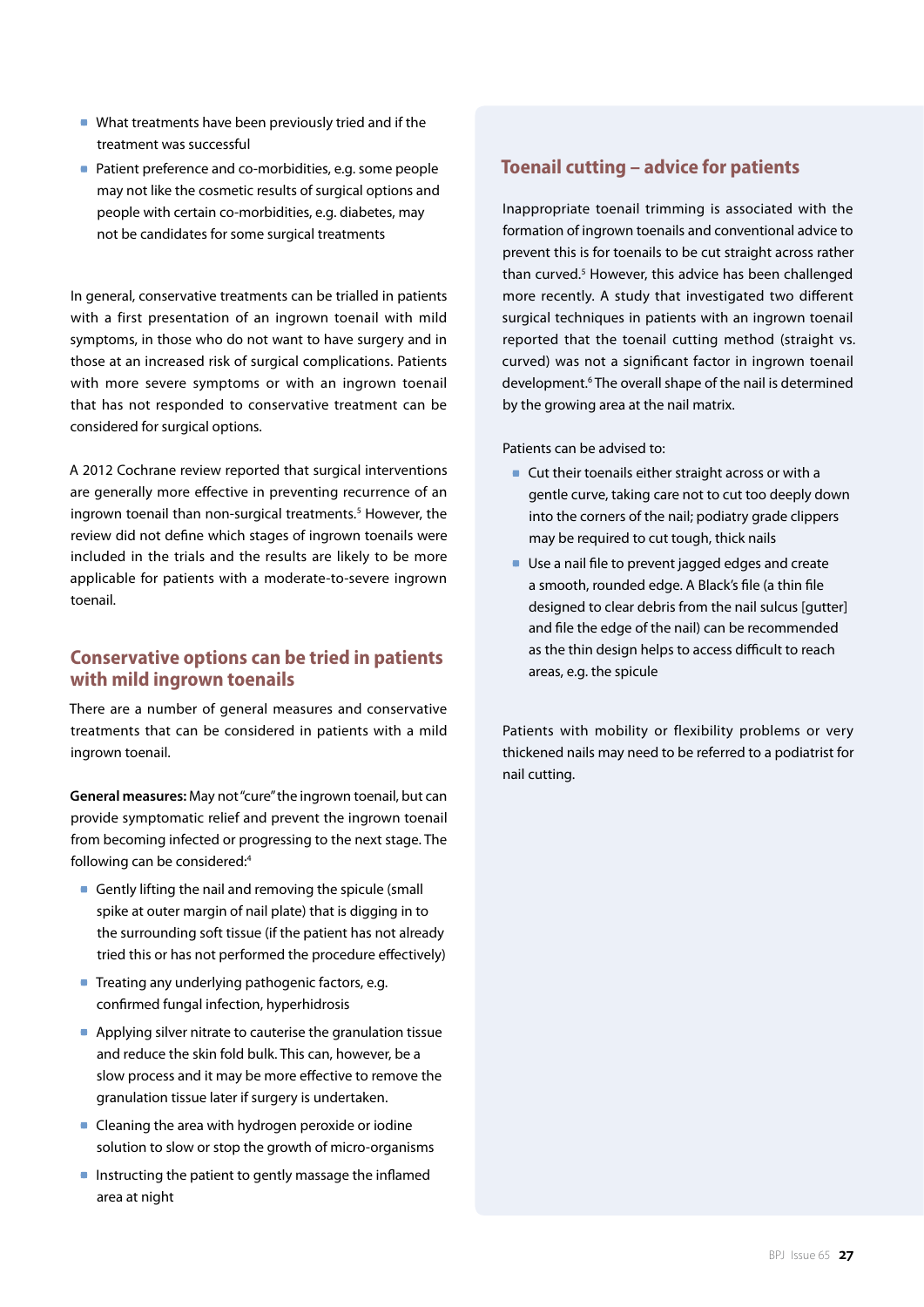$\blacksquare$  Educating the patient about wearing appropriate footwear that fits well and does not result in excessive bunching of the toes, e.g. wearing shoes with a wide toe box or open toe

People with a fungal toenail infection have an increased risk of developing an ingrown toenail as the fungal infection causes the toenail to become thickened. Patients often require treatment with an oral antifungal, e.g. terbinafine or itraconazole, or a topical antifungal, e.g. amorolfine or ciclopirox, in combination with the ingrown toenail treatment.

For further information, see "Management of fungal nail infections" BPJ 19 (Feb, 2009).

**Antibiotics:** The use of antibiotics in patients with an ingrown toenail appears to be primarily based on historical practice and there is limited clinical trial evidence supporting their routine use. $2,7$  Antibiotics may be considered when a patient presents with obvious signs of infection, e.g. erythema, pus and some evidence of extending cellulitis, especially if the infection extends beyond the nail fold. However, it can be difficult to differentiate between infection and non-infective inflammation. If it is decided that antibiotics are warranted, the antibiotic selected should have cover against *Staphylococcus aureus*, e.g. flucloxacillin, as this is the bacteria most commonly associated with nail fold infections.<sup>2</sup>

Antibiotics have also traditionally been prescribed to reduce any infection prior to surgery. However, it has been reported

that once the ingrown part of the toenail has been surgically removed and chemical matricectomy with phenol performed, the localised infection/inflammation resolves without the need for antibiotics.<sup>2</sup> Antibiotics are also not routinely required when the surgical treatment targets the surrounding skin folds.<sup>8</sup>

#### **Non-surgical treatment strategies**

There are a number of non-surgical options available that target either the ingrown toenail itself or the surrounding nail folds. The aim of conservative treatment is to separate the ingrown part of the toenail from the surrounding nail fold. The cotton wick method is the most commonly performed of these methods in general practice.

**The cotton wick (packing) method:** Involves elevating the lateral edge of the toenail and inserting a small piece of cotton wick (which can be soaked in disinfectant or antiseptic) under the edge of the nail to prevent it digging in to the surrounding tissue (Figure 2).<sup>4</sup> The procedure can generally be performed without the use of a local anaesthetic. If necessary, silver nitrate can be used to cauterise any surrounding granulation tissue. Be aware that silver nitrate is corrosive and stains both the toenail and surrounding tissue black. Patients usually report immediate relief of pain after the procedure. The patient can be instructed to repeat the process once, or if necessary, twice daily, or if the cotton falls out. It is generally recommended that the cotton wick only remain in place for approximately one week as distal subungual onychomycosis can develop if the cotton wick is left in for a prolonged period.



**Figure 2:** The cotton wick (packing) method **Figure 3:** The gutter splint (sleeve) technique

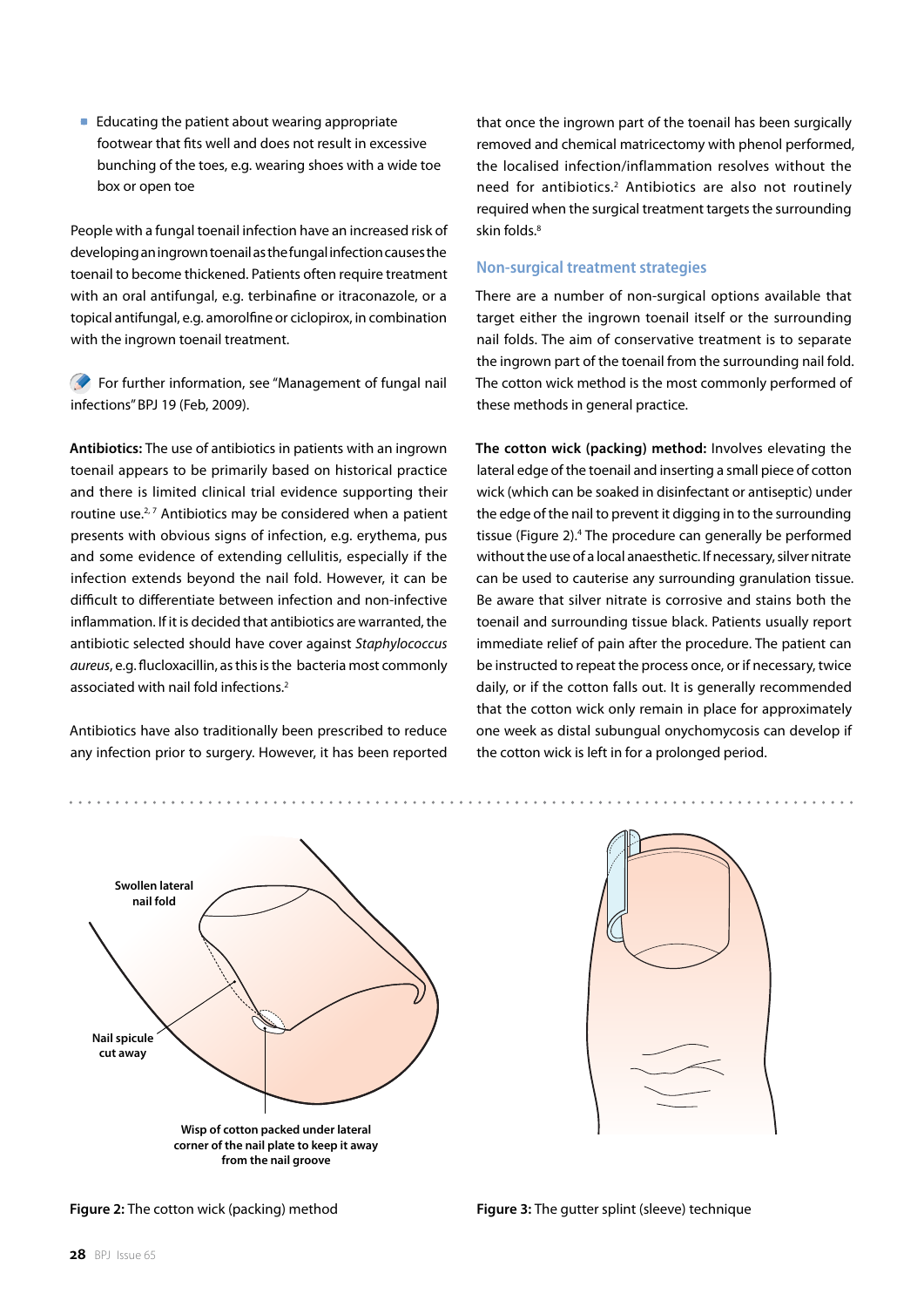**Dental floss technique:** This technique is similar to the cotton wick method except that a string of dental floss is used to separate the toenail and the nail bed rather than a cotton wick. The dental floss is inserted obliquely under the corner of the ingrown toenail and pushed proximally. The procedure is usually performed without a local anaesthetic. It has been reported that patients experience immediate relief of pain, followed by growing out of the spicule without injury to the nail fold.<sup>9</sup> The dental floss is usually left in place until the lateral anterior tip of the of the nail plate reaches the hyponychium (Figure 1).9 The dental floss should be replaced if it becomes dirty or falls out before this occurs.

**The gutter splint (sleeve) technique:** A small sterile plastic tube, most commonly from an IV line, is split lengthways (with a diagonal cut on one end to aid smooth insertion) and inserted under the lateral edge of the nail (Figure 3). The nail corner and lateral edge of the nail is lifted and the "gutter" slid down so that it rests between the nail and the underlying soft tissue. A local anaesthetic is required when performing the procedure.10 The gutter can be fixed in place with adhesive tape, sutures or an acrylic resin. The gutter splint can then be covered with an appropriate dressing to stop it catching on clothing and bed sheets. The length of time the gutter is left in place depends on the time required for the normal nail to grow over the tip of the toe and can range from two weeks to three months.<sup>2</sup> The technique has been reported to be highly effective – one study reported no recurrences in 62 patients who underwent the procedure.<sup>10</sup>

**Taping method:** This technique is the least invasive of all the conservative non-surgical treatments and uses an adhesive elastic tape, e.g. strapping tape (approximately 15 – 20 mm wide and 5 cm long), to pull the lateral nail fold away from the ingrown toenail (Figure 4). $<sup>7</sup>$  One end of the elastic tape</sup> is placed against the ingrown nail alongside any granulation tissue (if present) and then wrapped around the toe so that the other end overlaps the first without covering the toenail.<sup>11</sup> The exact taping technique is crucial and patients will require specific instruction about how to perform it.<sup>7</sup> It is generally recommended that the affected toe is re-taped every three to seven days (or when the tape becomes ineffective) for at least two months.

**Orthoyxia (brace technique):** This technique uses a small metal brace to pull the edge of the ingrown toenail away from the underlying soft tissue, after removal of the spicule. However, these braces are not readily available in New Zealand. A study that investigated nail bracing in patients with an ingrown toenail reported that all 12 patients were pain-free after six to 10 months of treatment.<sup>13</sup>

**Angle correction technique:** This technique aims to correct the convex nature of the toenail by filing the entire surface of it with the intention of decreasing its thickness by 50–75%. The process is then repeated by the patient every two months making the nail thin and soft which reduces the pressure on the nail fold. A Blacks file (a specialised nail file – see "Toenail cutting", Page 27) can then be used to reshape the edge of the nail. Patients need to be educated about the importance of not removing too much of the toenail as this can result in pain when pressure is placed on the nail.







**Figure 4:** The taping method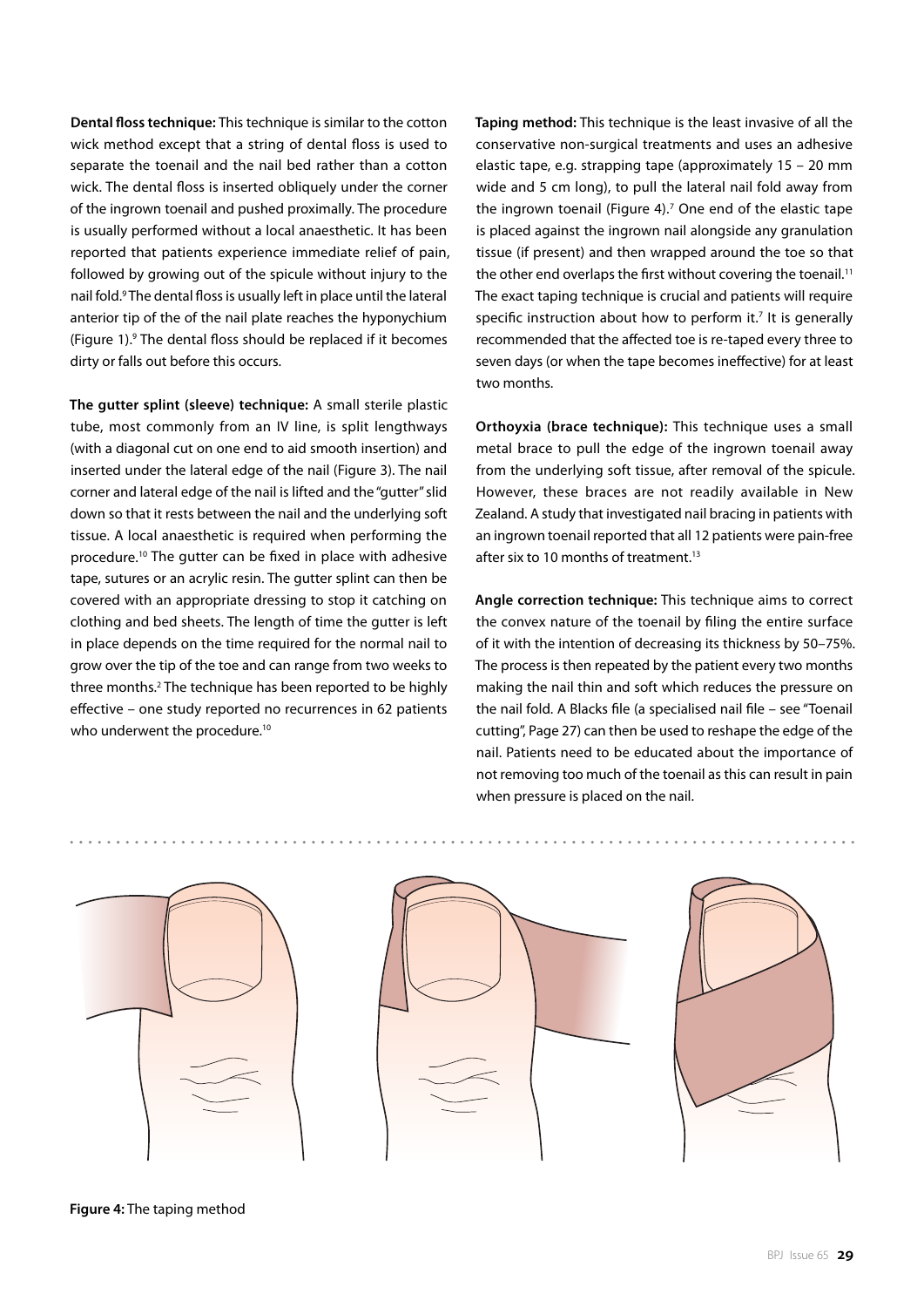## **Surgical treatment options: techniques target either the nail or the soft tissue**

Most surgical techniques for correcting an ingrown toenail are variations of two different approaches which either target the nail plate itself or the lateral skin folds that surround the toenail. Surgical treatments have traditionally focused on the nail as the causative agent, and the most commonly performed procedure is the "wedge resection" technique that involves partial removal of the toenail with segmental phenol ablation (see below).5

Recent evidence suggests that a surgical technique that targets the nail folds and leaves the toenail intact (based on the "Vandenbos" technique, see opposite) should be considered more often, as very low recurrence rates have been reported.<sup>8</sup>

#### **Surgical treatments that target the toenail**

There are a number of different techniques that target the toenail. Most are variations of the widely used "wedge resection" technique which involves removal of the affected margin of the ingrown toenail. After avulsion of the affected portion of the toenail, destruction of the nail matrix prevents that part of the nail re-growing (therefore permanently reducing the width of the toenail). There are a number of methods used for destruction of the nail matrix including liquefied phenol (90%), sodium hydroxide (10 – 20%), surgical dissection, diathermy, electrocautery and carbon dioxide laser. Of these, phenol is the most commonly used and has been shown to be effective in preventing recurrence.<sup>5</sup>

### **Partial nail avulsion (wedge resection) with segmental phenol ablation**

This procedure is performed under a partial ring block with 1% plain lidocaine injected at the base of the toe. As the major innervations to the nail plate are the plantar digital proper nerves, the majority of the local anaesthetic should be placed on the plantar aspect of the digit. A three-sided ring block is recommended as a four-sided block is associated with a risk of ischaemia.14 A ring tourniquet is applied to the toe followed by longitudinal removal of the outer part (usually 3 – 5 mm) of the affected toenail, including the nail matrix. Segmental ablation of the exposed toenail matrix is then performed using liquefied phenol. There is some debate about the length of time that the phenol should be applied for, but two 60-second applications appears to be most widely used.<sup>1</sup> Other studies have reported that phenol only needs to be applied for 60 seconds in total, which can be split into three 20 second applications.<sup>15</sup> The applications should be separated by a washout with saline (alcohol is often used but is unnecessary) and this should be

repeated after each application of phenol.<sup>1</sup> The area should be dried with a cotton wool swab prior to each application of the phenol to reduce the chance that the phenol will be diluted with blood or saline.

**Postoperative care:** The patient should be advised to keep their leg elevated for 24 – 48 hours while seated and avoid wearing a shoe on the affected foot for approximately three days. Antibiotics are not routinely required as it has been reported that postoperative antibiotic prophylaxis does not reduce the rate of postoperative infection or recurrence of the ingrown toenail.<sup>5, 6</sup> The patient can remove the dressing on the day after surgery and soak the affected foot in warm water containing Epsom salts, twice daily, for approximately one week. Table salt (one to three tablespoons per litre of water) can be used as an alternative to Epsom salts. Patients may require analgesia, e.g. paracetamol +/- codeine or ibuprofen, for two to three days. Follow-up check of the site at one week is recommended (Figure 5).

The recurrence rates following this procedure vary from 1 – 14%. $6.7$  A 2006 randomised study that compared partial nail avulsion with or without phenol ablation of the matrix reported that the one-year recurrence rates were significantly lower when phenol ablation was used (14% vs. 41%).<sup>6</sup>

This technique can be performed in patients with diabetes as it is not contraindicated in the presence of an impaired arterial blood supply.<sup>7</sup> The procedure can also be used safely in children (although it is rarely performed), usually after conservative treatments have failed.7



**Figure 5:** One week after partial nail avulsion and phenolisation (Image supplied by Dr Daniel Poratt)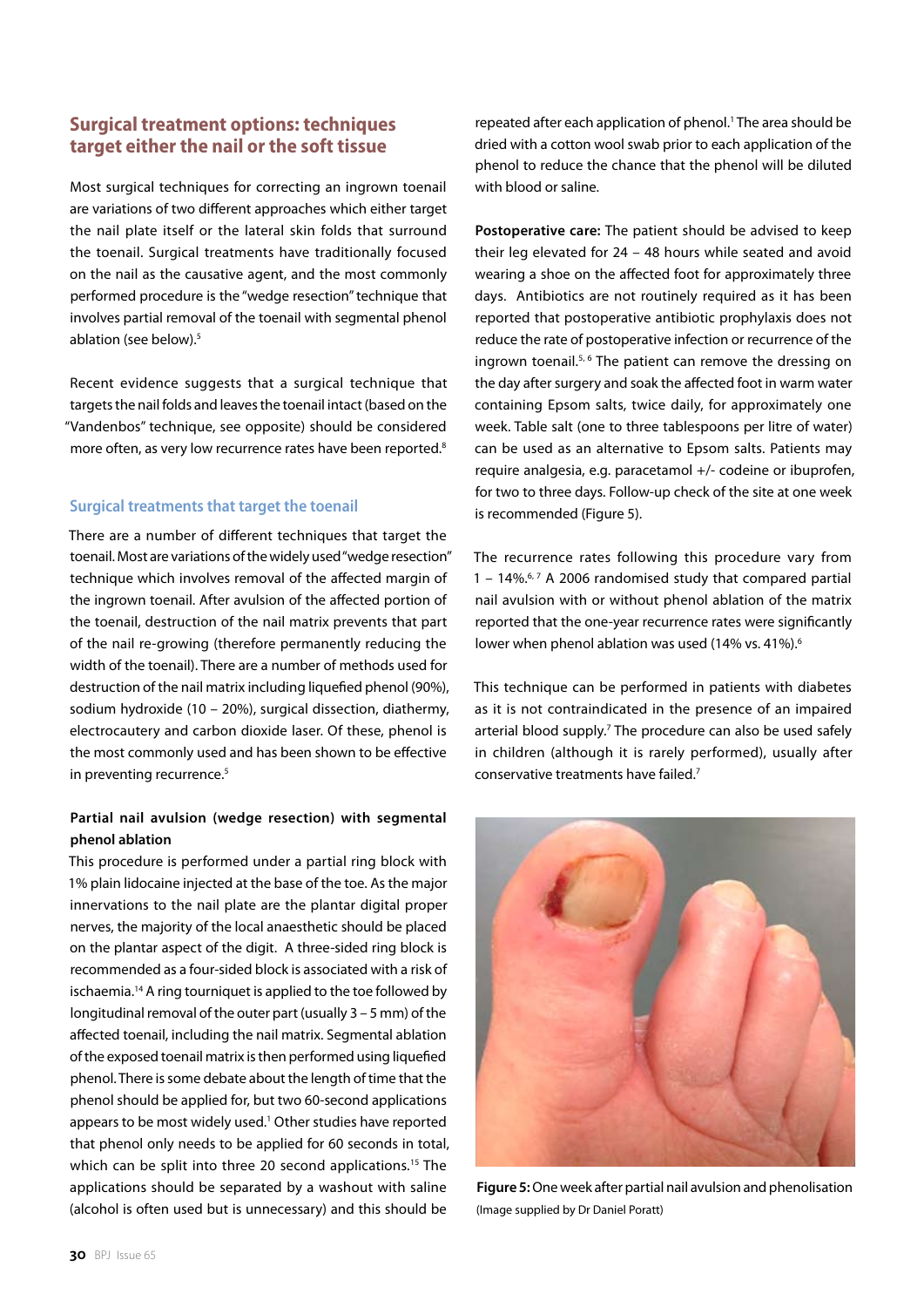#### **Longitudinal band method**

This technique involves longitudinal removal of the middle 4 – 5 mm of the affected toenail as far back as the skin at the base of the toenail, i.e. the most distal portion of the nail and nail matrix are left intact. Although limited clinical trial data are available for this technique, the advantages appear to include low recurrence rates (approximately 2%) and minimal limitation of daily functioning.16

#### **Total nail avulsion not recommended**

Total removal of the nail without phenol ablation is not recommended because overall recurrence rates of approximately 70% have been reported in a number of studies.<sup>8</sup> Total removal of the nail with matricectomy is generally considered to be an obsolete technique.7

#### **Surgical treatments that target the lateral nail fold**

Surgical techniques that target the lateral periungal soft tissue nail fold were first described by Vandenbos and Bowers in the late 1950s.<sup>17</sup> Recent research suggests that the "Vandenbos" technique results in very low or "zero" recurrence rates (see below) and provides an alternative surgical option for ingrown toenails.<sup>8, 18</sup>

#### **Excision of the nail fold (based on the Vandenbos technique)**

This procedure involves extensive removal of the periungal nail fold while leaving the toenail itself intact. The procedure is performed under a three-sided ring block of the affected toe and involves making a large elliptical incision on each side of the nail and removing the relevant lateral skin folds. It is important that the excision is generous and adequate (leaving a soft tissue deficiency of approximately  $1.5 \times 3$  cm). Light cauterisation with either silver nitrate or electrocautery is then performed and the wound is left to heal by secondary intention.<sup>8</sup> A gauze dressing should be applied.

**Postoperative care:** The patient should be instructed to remove the gauze dressing after 48 hours and to soak their feet in a warm water bath containing Epsom salts for  $15 - 20$ minutes.18 Table salt (one to three tablespoons per litre of water) can be used as an alternative to Epsom salts. A new dressing can then be reapplied and the procedure repeated up to three times a day for the next four to six weeks, although patients are often not adherent with this.<sup>8</sup> Paracetamol +/codeine or ibuprofen are usually sufficient for pain relief in the immediate postoperative period. Antibiotics are not routinely required.18 Ideally, the patient should be followed-up after two weeks. The wound should be healed after four to six weeks with the nail sitting above the surrounding soft tissue.<sup>18</sup>

Two studies that examined the Vandenbos-based technique reported no recurrences of ingrown toenails after the procedure, no cases of osteomyelitis, and high rates of patient satisfaction due to good cosmetic results. $8,18$ 

N.B. The Vandenbos technique is not recommended in patients with diabetes as poor blood supply can delay healing. Partial nail avulsion with phenol ablation is recommended in these patients.

Instructional videos for many of the surgical procedures for treating ingrown toenails can be found on YouTube.

**ACKNOWLEDGEMENT:** Thank you to **Dr Daniel Poratt**, Podiatric Surgeon, Senior Lecturer in Podiatry, Auckland University of Technology and **Dr Amanda Oakley**, Specialist Dermatologist, Clinical Associate Professor, Tristram Clinic, Hamilton for expert review of this article.